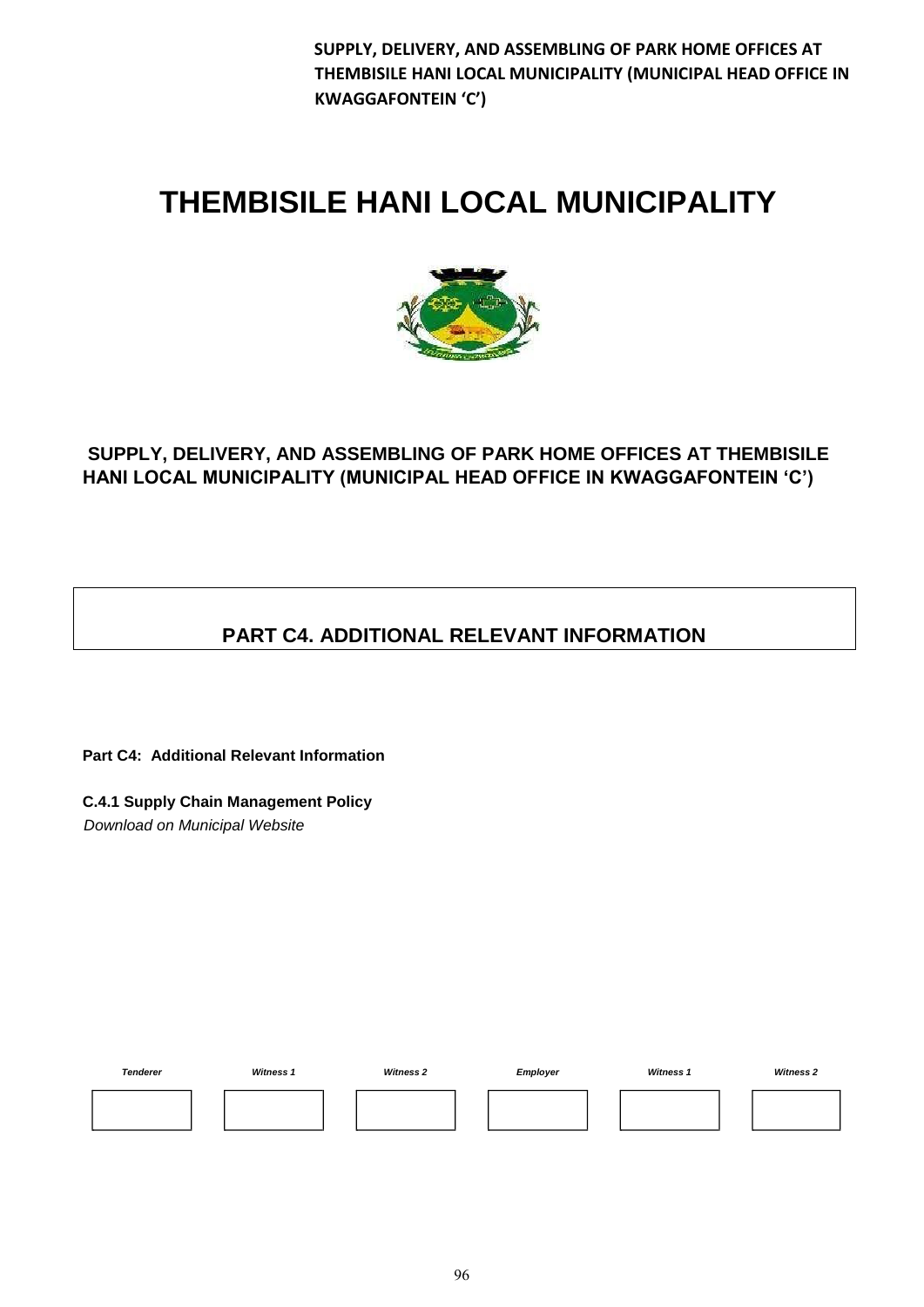# **THEMBISILE HANI LOCAL MUNICIPALITY**



# **SUPPLY AND DELIVERY OF TWO DOUBLE AXLES SM16E LIFTON SKIP LOADER TRUCKS**

**C3 SCOPE OF WORK** 

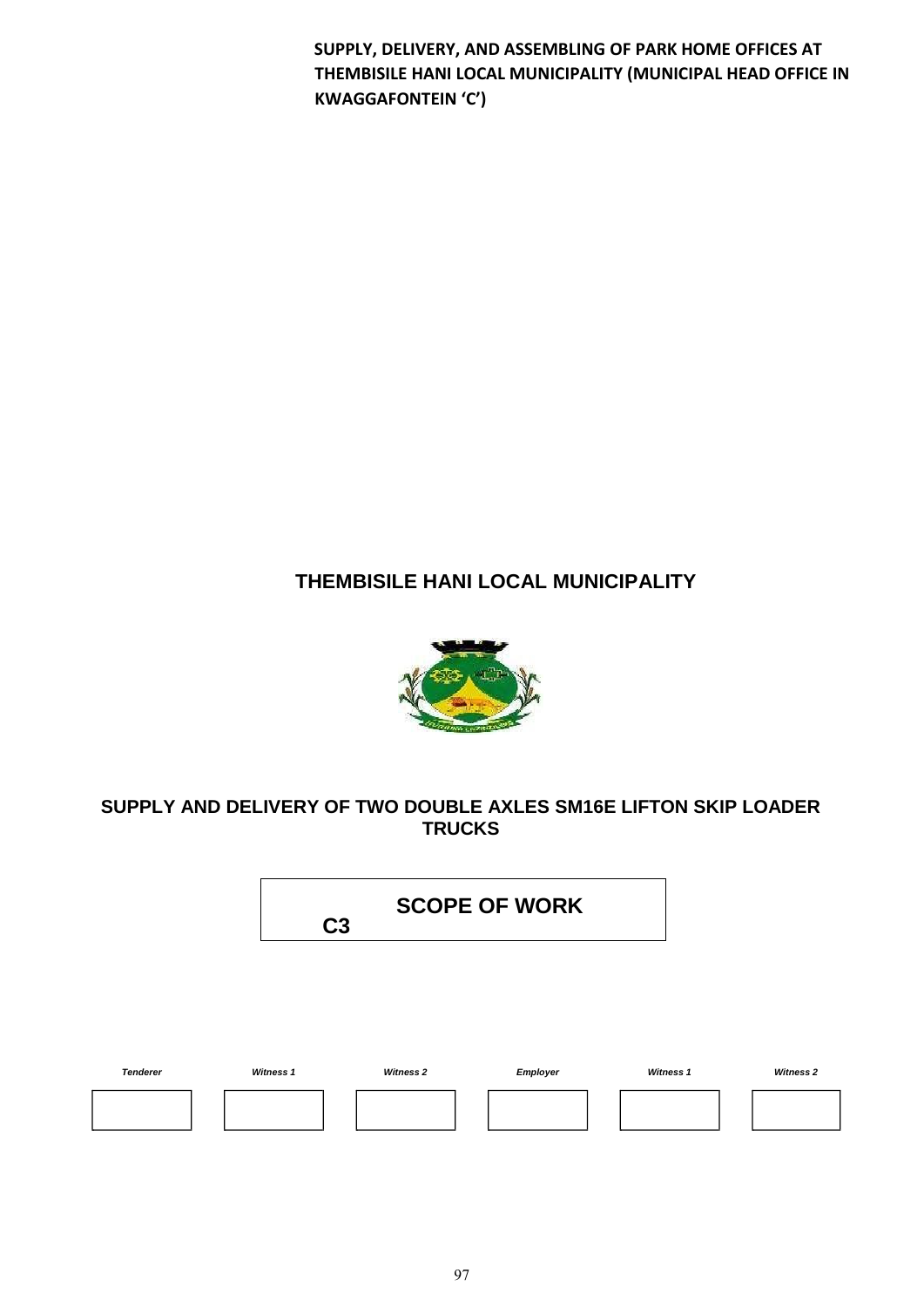#### **C.3.1SCOPE OF WORK AND SPECIAL CONDITIONS OF CONTRACT**

- Supply, Delivery, and Assembling of Park home Offices At Thembisile Hani Local Municipality (Municipal Head Office)
- Park home Modular Units should ensure the best quality for cost effective, low Maintenance long-lasting use.
- The panels are specially designed to allow for excellent insulation and a high life span.
- Polyurethane panels are to be manufactured in a 40mm thickness only.
- Two sheets of 0,5mm Frost White Chroma deck in-section filled with Polyurethane foam.
- Chroma deck is in elasticised to provide extra strength.
- Panels have a vertical load bearing capacity of 1.1 tons in the centre and 2 tons on the seam between two panels.
- Acoustic properties of 32db drop through panel.

### **C.3.2 CONCRETE PADS**

- Ground where buildings will be positioned should be level and not slope more than 200mm over the length and width of the building.
- Ground should be compacted to ensure a 100KPa load bearing capacity is achieved.
- 300m x 300m x 50mm concrete pads are provided and to be placed in position for levelling of the units.

#### **C.3.3 PREFABRICATED CHASSIS**

- All chassis are manufactured from lip channel (welded) and painted with black etched primer (cover coat).
- Main member are manufactured from a 3mm lip channel.
- Cross member are manufactured from 2mm lip channel.

#### C.3.4 **SHUTTER BOARD**

- 18mm Shutter board
- CTX 108 Treated

#### **C.3.5 FLOOR COVERING**

- **Vinyl Sheeting**
- 2mm beige sandalwood
- Slip Resistance EN 13893 Class DS

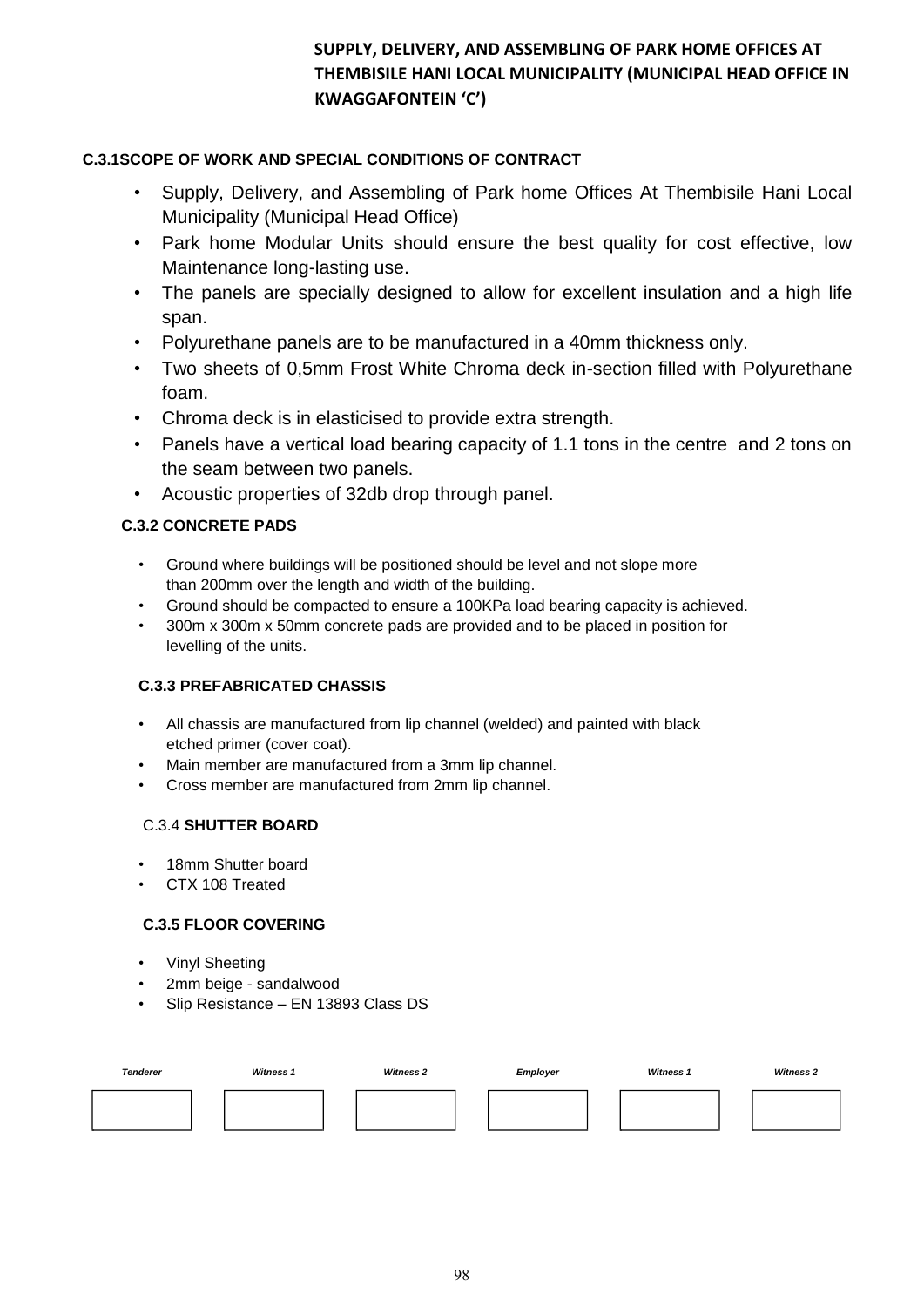- Reaction to fire EN 13501-1 Class BfI-S1; ASTM E662 <450 (1.5,2.0mm) ASTM E648 class 1 (1.5,2.0mm)
- Abrasion resistance EN660-2 Group M
- Indentation Residua ASTM F970 (modified), static load 750psi
- Electrical Behaviour (Body Voltage) EN 1815 s2kV, classified as 'antistatic'

#### **C.3.5 BASE RAILS**

• Galvanised pre-painted;

• External walls - 1.6mm Thick galvanised Z-section base rail including

mastic damp proof seal between chassis and base rail; Internal walls – 1.6mm Thick x 60mm girth with angle bottom rail

#### **C.3.6 TOP RAILS**

External wall panels supported and joined at top with  $31 \times 41 \times 170$  mm Uchannel, 1.6mm thick Z275 Galvanised sheeting fixed to wall panel with steel rivets.

#### **C.3.7 CAPPINGS & SKIRTING**

 $\Box$ All trims manufactured from 0.5mm Pre-painted galvanised

sheets  $\Box$  7mm x 45mm white PVC skirting secured to panels.

#### **C.3.7 ELECTRICAL**

- Wiring is in accordance with SANS 10142-1: 2008 220 /380 volts (where applicable);
- Distribution boards are 1x20 Way and/or 3 x 15 Way Surface Din Distribution Boards (Where applicable);
- Ceiling mounted open channel 1,2 metre florescent lights
- Single Plug sockets (16 Amp)
- Lear 10AMP or equivalent light switches, isolators & circuit breakers
- Certificate of Compliance issued after installation.

#### **C.3.7 WINDOWS**

- Natural anodised 25 micron aluminium frame;
- Top hung frames fitted with 5mm clear float glass
- Standard sizes all offices 900mm x 900mm
- Standard sizes 600mm x 600mm at toilets with 5mm obscure glass
- Burglar proofing over all opening windows

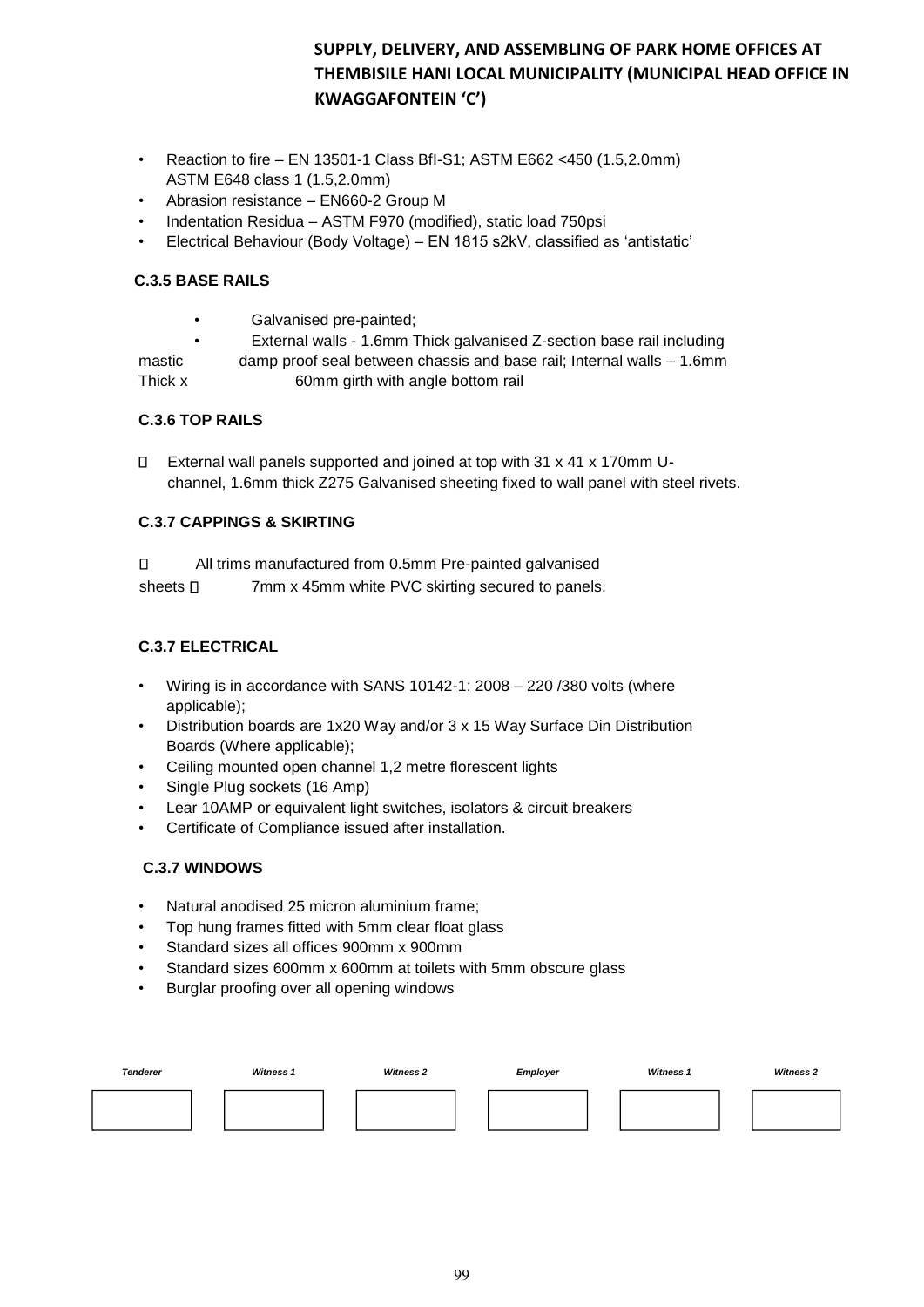- Smaller casement windows are supplied with obscure glass for bathrooms and toilets
- Supply and installation of blinds on all windows except toilets one

#### **C.3.9 EXTERNAL AND INTERNAL DOORS**

- 40mm thick door panel cut from standard PU wall panel;
- External door is manufactured from the same materials as the walls and fitted with weather boards, door stoppers and retaining hooks.
- Internal doors are of similar material and construction as external doors and are hinged
- 5 Lever Dorma locks are fitted to external door and 3 lever locks are fitted as
- appropriate to internal doors locks with stainless steel strike plate and two keys; Chrome plated handles or Equivalent.
- Installation of a disability ramp at the entrance.
- Burglar proofing at the main doors (lockable) of two offices

#### **C.3.10 SITE CLEARING AND PREPARATION**

- Execution of site clearing, including removal of trees and other vegetation.
- Ground should be compacted to ensure a 100KPa load bearing capacity is achieved. The ground conditions are firm and compact enough to withstand penetration of the jacks when supporting the weight of the unit
- Ground where buildings will be positioned should be level and not slope more than 200mm over the length and width of the building

#### **C.3.11 OTHER SERVICES**

- Supply and installation of all external and internal electrical reticulation up to the distribution board located inside the building. (Plugs and switches)
- Supply and installation of all external water reticulation up to the external face of the building.
- Supply and installation of all external sewer reticulation up to the external face of the building.
- Supply and installation of all toilets for both gender, 2 wash hand basins, 2 soap dispenser and toilet roll holder according to the designs.
- Supply and installation of all kitchen taps, single zinc and a cupboard, all cupboards quoted are white melamine with 600mm wide "Natural Oak" formica worktops
- Supply and installation of 10 litre geyser at the kitchen.
- Supply and installation of all 12000 btu air conditioners on each office and the boardroom according to the number on the design sheet. (Wall mounting)  $\Box$  Supply and installation of all tripod jacks for the two offices.

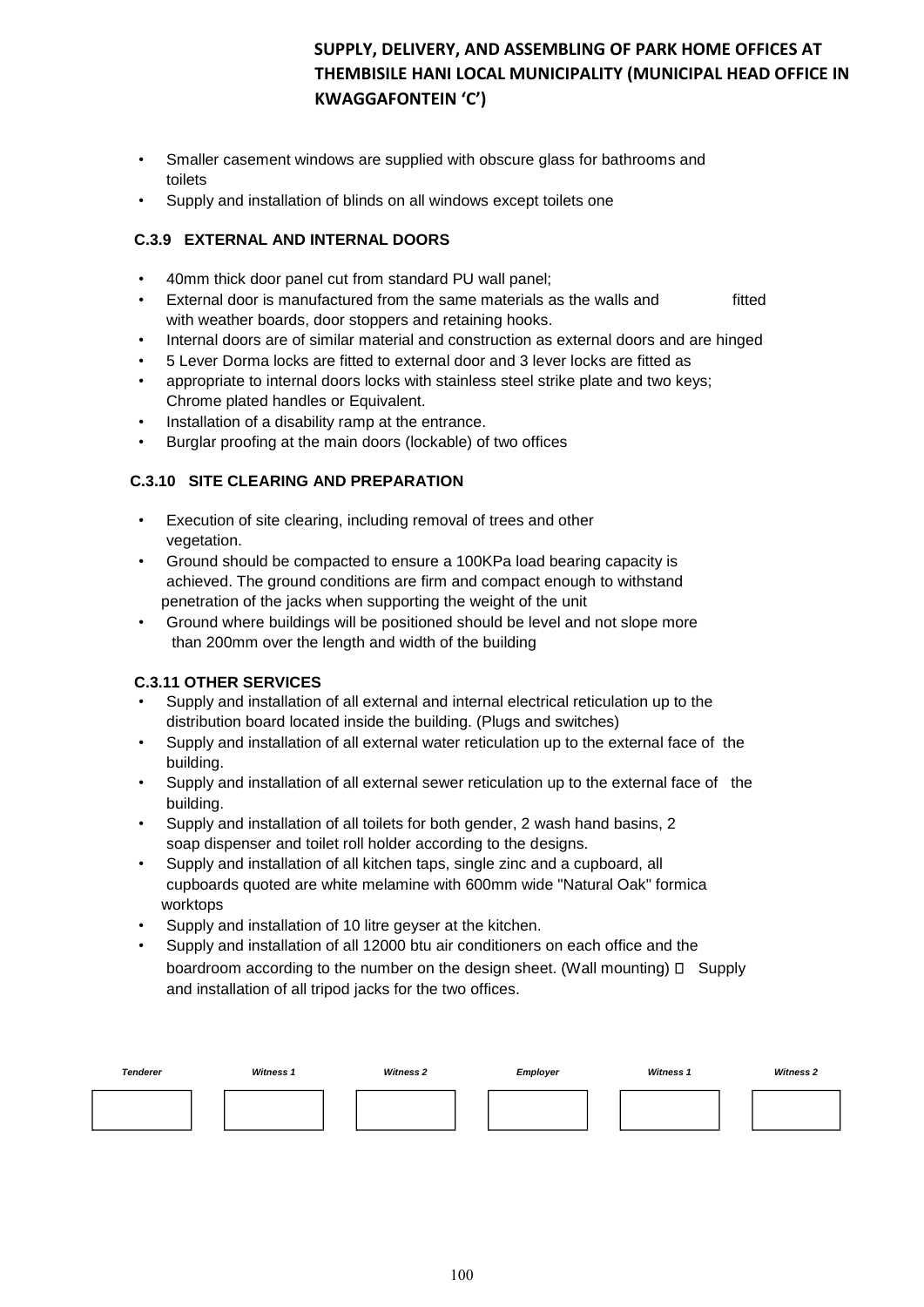- Supply and installation of external and internal lighting including fluorescent globes.
- Supply and installation of telephone and data cables  $\square$  Supply and installation of lightning protection.
- Supply and installation of concrete blocks for the two offices
- Supply and installation of no smoking signage at the entrance.

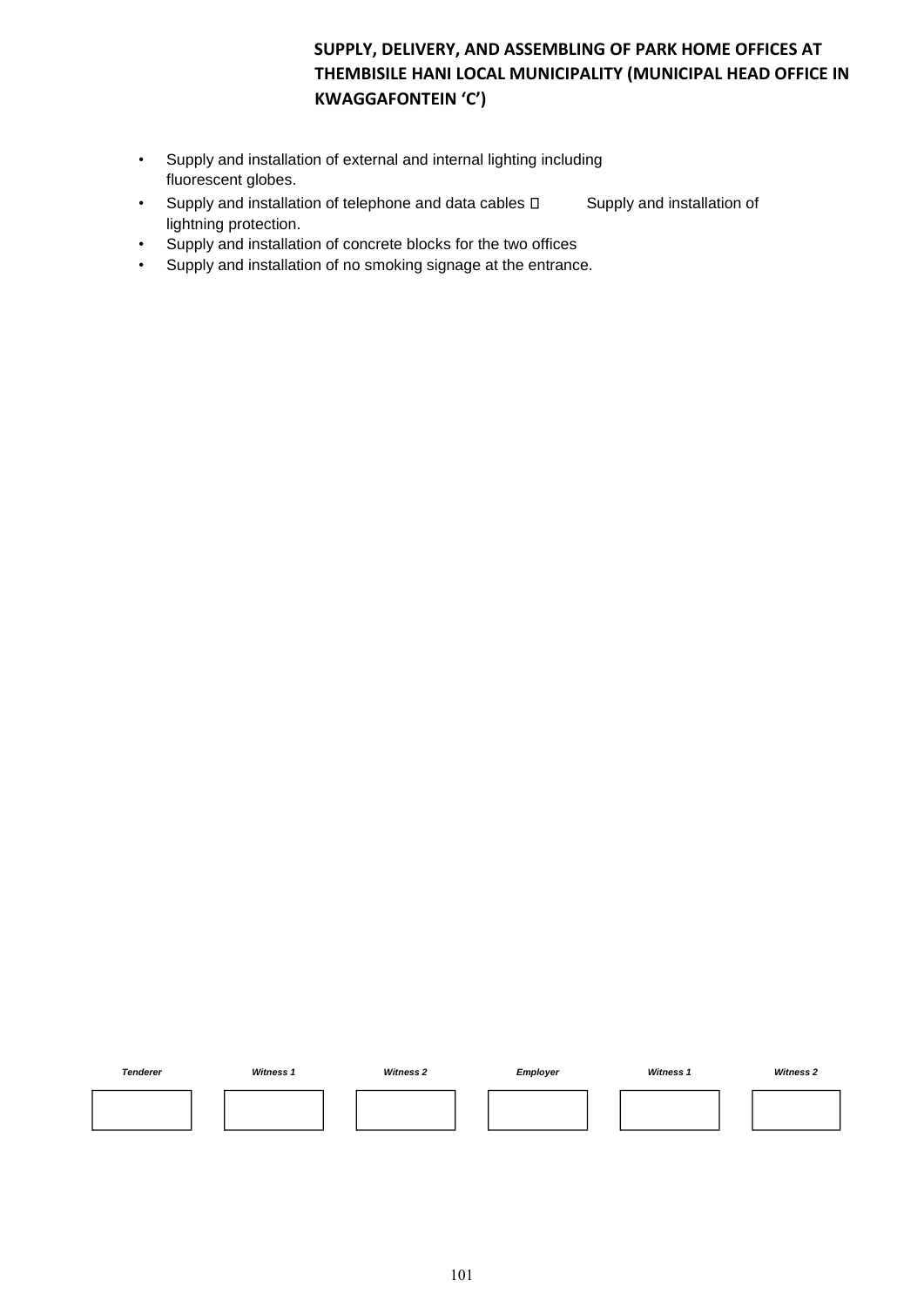**C.3.13 ROOF AND PANEL DETAIL**

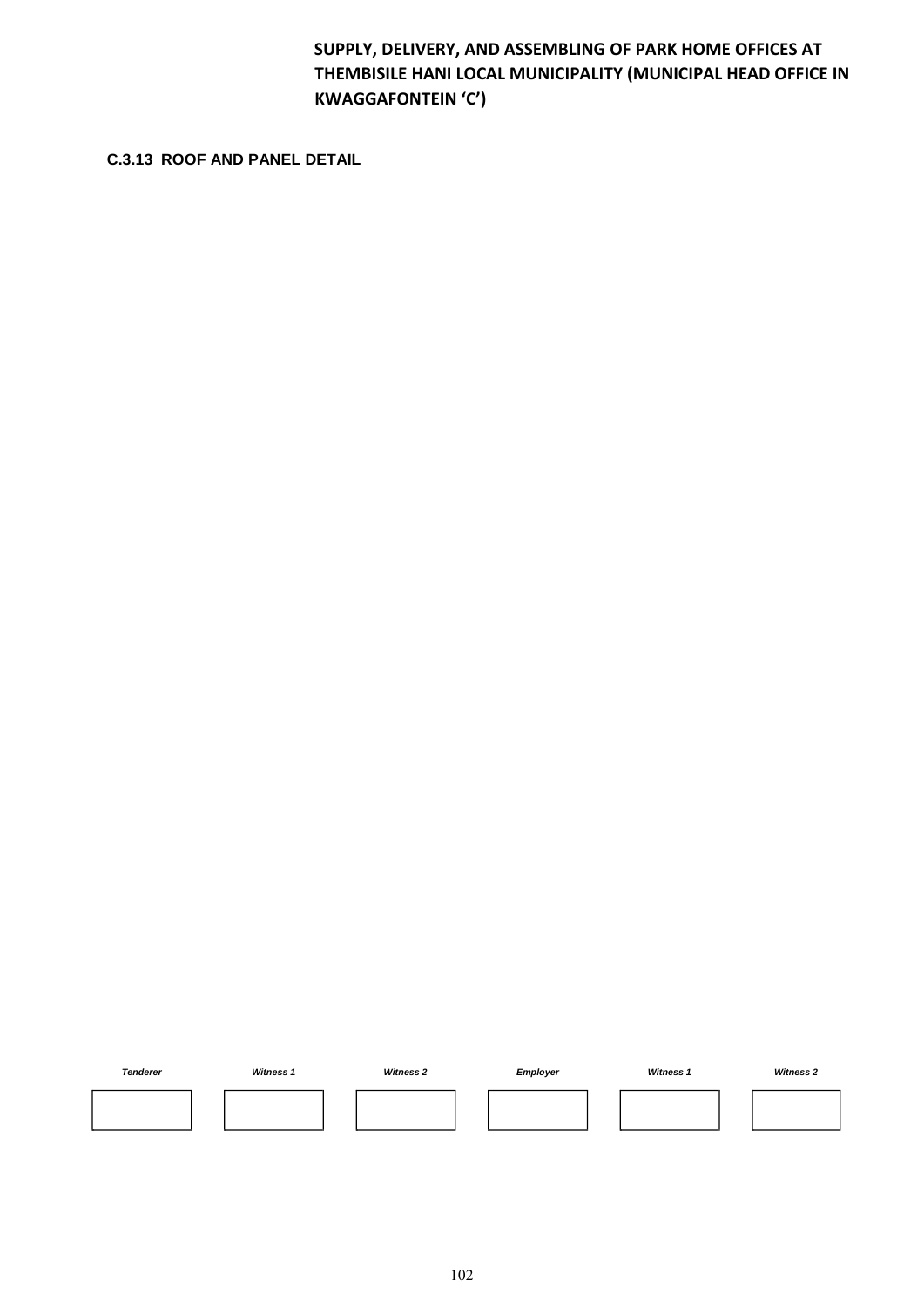